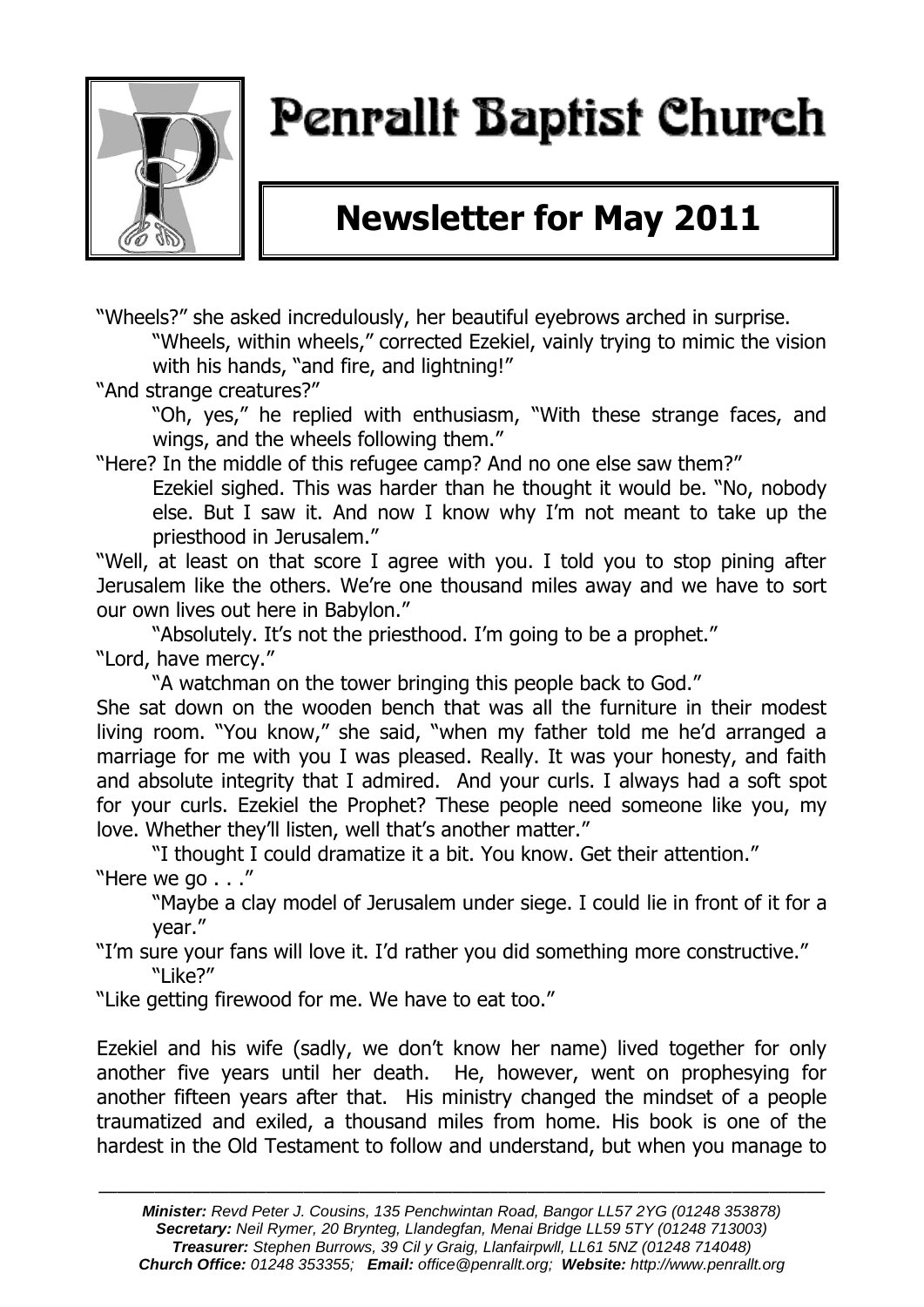grasp the scale and influence of this man, you are impressed by his effect on history. Starting at the end of May, Geoff, Roger, Deb, and I will do our best to unpack his message in nine themed sermons. There will be additional *Notes for* Theology Students, and background notes, and also optional questions if any home group wishes to follow the series as part of their study programme. "*I will* give you a new heart and put a new spirit within you" promises the book (ch.36:26). It"s there for the taking.

God bless, **Peter**

**PLEASE NOTE that the evening services from June to August will be starting at 7.00pm.**

### **SERVICES in MAY**

At the evening services from May 15<sup>th</sup> until Pentecost Sunday we will be looking at the Bible passages that link the resurrection of Jesus to the coming of the Holy Spirit in Acts 2.

#### **May 1**

| 10.30am<br>2.15 <sub>pm</sub><br>6.00pm | Speaker: Jonny Hardway<br>Service in Bontnewydd<br>Communion Service. Speaker: Andrew March |                                                                                                                                                                                |  |  |  |
|-----------------------------------------|---------------------------------------------------------------------------------------------|--------------------------------------------------------------------------------------------------------------------------------------------------------------------------------|--|--|--|
| May 8<br>10.30am<br>6.00pm              | Speaker: Geoff Birch                                                                        | Speaker: Menna Machreth on the Lausanne Congress 2010                                                                                                                          |  |  |  |
| <b>May 15</b><br>10.30am                | Speaker: Geoff Birch                                                                        | Discipleship - Power to Serve<br>John 13:1-17                                                                                                                                  |  |  |  |
| 6.00pm                                  |                                                                                             | Speaker: Roger Borlace Thomas: from scepticism to<br>adoration<br>John 20:19-31                                                                                                |  |  |  |
| <b>May 22</b><br>10.30am<br>6.00pm      | Healing Service.<br>Speaker: Geoff Birch                                                    | Speaker: Peter Cousins<br><b>Peter - Comforted, Challenged</b><br>and Commissioned John 21:1-25                                                                                |  |  |  |
| <b>May 29</b><br>10.30am                |                                                                                             | Communion Service, "The Spirit Lifted Me Up."<br>A very surprising birthday party on 31st July 593BC and<br><b>Ezekiel replies to the job advert.</b> Ezekiel 1:1-2:4 and 3:15 |  |  |  |
| 6.00pm                                  | Speaker: Peter Cousins                                                                      | "Go into all the world and make<br>disciples."                                                                                                                                 |  |  |  |
|                                         |                                                                                             |                                                                                                                                                                                |  |  |  |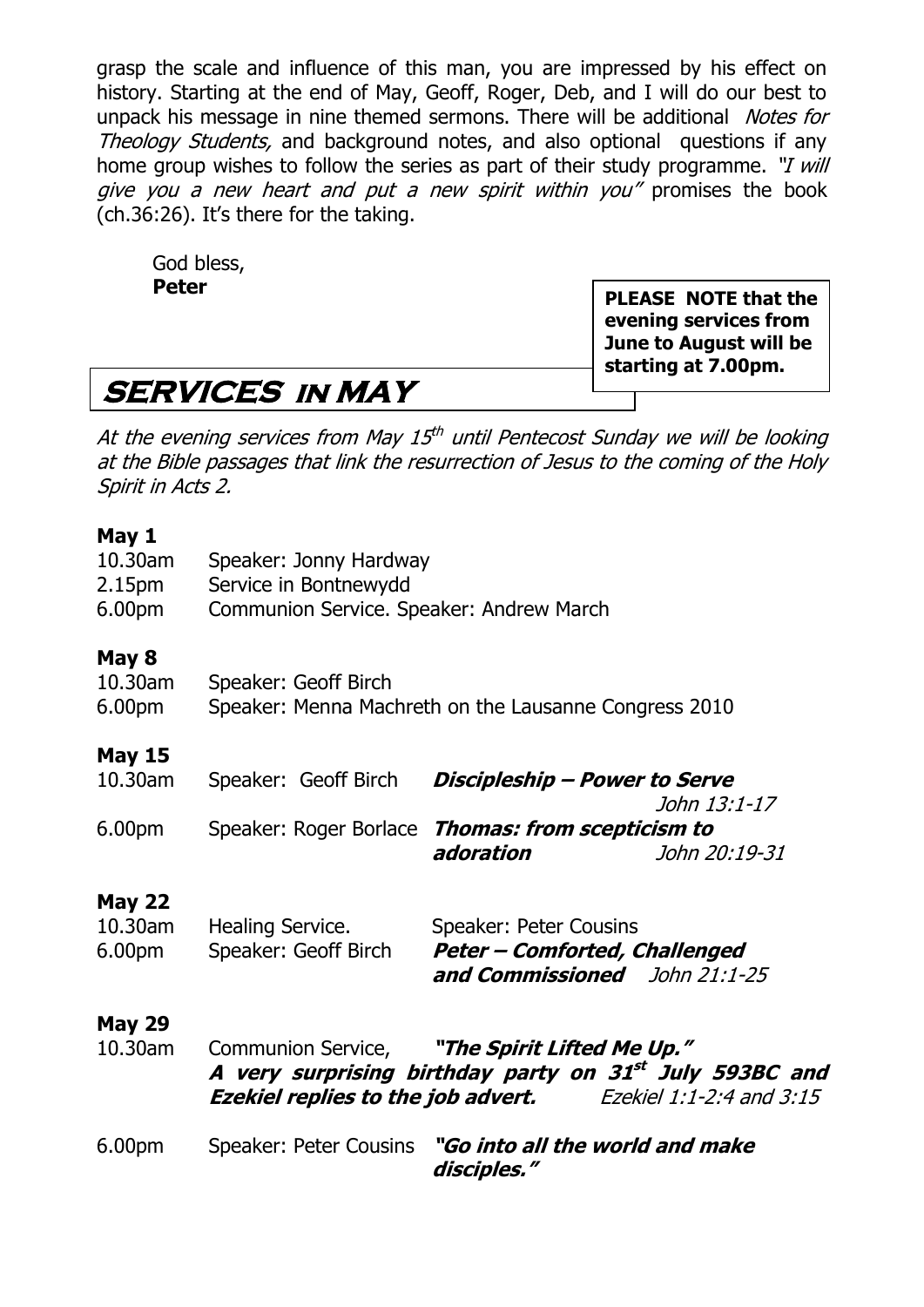### **Church Lunch May 1**

Please bring enough buffet style food for yourself and one or two others.

### **SPECIAL DATES IN MAY**

| <b>Wednesday 4</b>      | $10.30$ am         | Men's prayer meeting followed by coffee in<br><b>Options</b>                                                              |  |
|-------------------------|--------------------|---------------------------------------------------------------------------------------------------------------------------|--|
| <b>Saturday 7</b>       | $9.30$ am          | Wedding of Kirsty Penny and Matt Williams in<br>Penrallt. You are all invited to come to the service<br>and support them. |  |
| <b>Saturday 7</b>       | all day            | AGM of the North Wales English Baptist Union in<br>St. Asaph. See the notice board in the porch for<br>details.           |  |
| <b>Monday 9</b>         | 7.30 <sub>pm</sub> | Deacons' meeting                                                                                                          |  |
| <b>Tuesday 3</b>        | $7.00 \text{ pm}$  | Post-Alpha group resumes.                                                                                                 |  |
| <b>Tuesday 10</b>       | 7.30pm             | in the church, Youth Committee open meeting<br>(see below)                                                                |  |
| Sunday 15 - Saturday 21 |                    | Christian Aid Week (see below)                                                                                            |  |
| <b>Tuesday 17</b>       | 10.30am            | Walking Group (see 'Noticeboard' below)                                                                                   |  |
| <b>Saturday 21</b>      | 7.30pm             | Christian Aid Quiz Aid at Penrallt                                                                                        |  |
| <b>Monday 23</b>        | 7.30pm             | Special Church Meeting for Church members.                                                                                |  |
| <b>Thursday 26</b>      | 7.30pm             | Sanctuary (in the Twrgwyn Room this month)                                                                                |  |

#### **Youth Committee**

Following on from the last Church Meeting, the Youth Committee will be hosting an open meeting at the church on Tuesday  $10<sup>th</sup>$  May at 7:30pm for anyone interested. The only item on the agenda will be the Evaluation of the Full Time Youth Worker Role at Penrallt report and the next steps to take. It is hoped to offer suggestions to the Special Church Meeting on May 23rd.

#### **Deacons**

There will be an election for three deacons at the Special Church Meeting on Monday May 23<sup>rd</sup>, and Neil is circulating church members with further information. In the meantime we encourage prayer that God may bring the right people onto the diaconate. All nominations of people are to be handed to Neil as soon as possible.

#### **Leading up to Christian Aid Week**

**Wednesday May 4** Blue Sky Café, Bangor

The Bishop of Bangor will be acting as "barrista", serving Nicaraguan coffee in aid of Christian Aid Week which this year is focused on Nicaragua.

#### **Christian Aid Week 15 - 21 May**

Penrallt needs a number of collectors for Christian Aid envelopes during the week, and money counters afterwards. Collectors are also needed for the street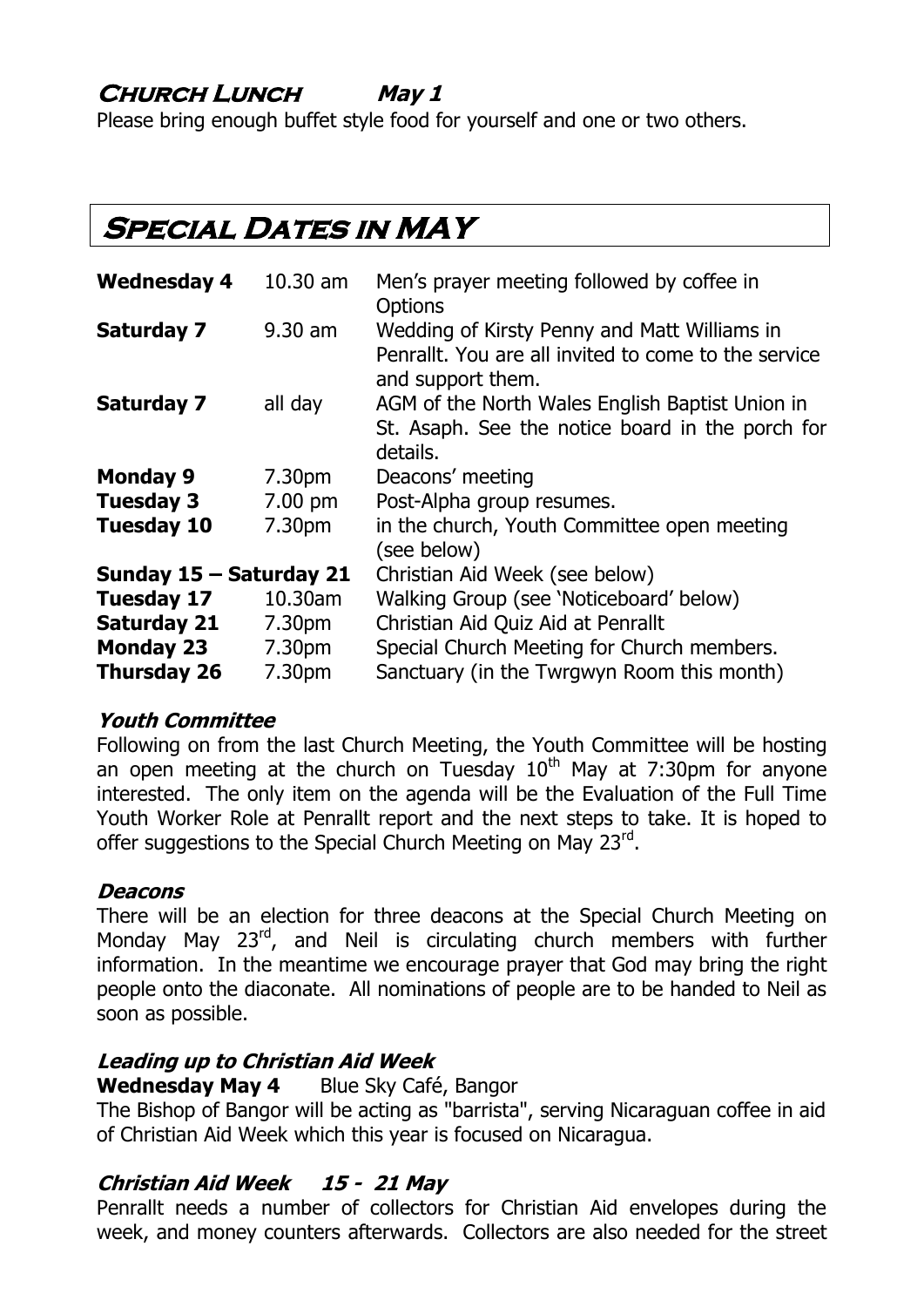collection in Bangor High Street –  $1/2$  or one hour slots 9.30 am - 12.30 pm. If you can help with any of these, please contact Sarah Jackson (tel 01248 714799 or e-mail [sarah@smjackson.orangehome.co.uk\)](mailto:sarah@smjackson.orangehome.co.uk)

#### **Christian Aid Week events:**

**Monday 16 May**: 12.30 pm (short) Christian Aid Service at Berea Newydd, followed by a bread & cheese lunch

**Saturday 21 May**: 9.30 – 12.30 **Street Collection**, High Street 10.00 – 12.30 **Coffee Morning** at the Diocesan Centre (between the Cathedral and the Bus Station)

Please note that there will be stalls for cakes, bric-a-brac and plants at the Coffee Morning. Come and find inspiration for your garden at the plant stall – there is usually a great choice. Volunteers to help with the Coffee Morning, please contact Mrs Pat Wright on 01248 362657. Volunteers with an hour or even half an hour to spare for the Street Collection, please contact Sarah Jackson (see above) or Ellie Jones on 01248 600458.

> 7.30 pm **Quiz Aid at Penrallt**. £2 per person. Teams maximum 6, (but you don"t need to be in a team, just come along and we"ll link up all the teamless people). Refreshments will be available for a donation of £1.

Please also note that Aled Ifan, the Youth Worker in Berea Newydd, is trying to organize the young people to volunteer to pack customers" shopping in a local supermarket, while they collect for Christian Aid. Details to follow so that we can go and support them!

### **News of People**

**Kirsty and Matt** are getting married in Penrallt on Saturday May 7<sup>th</sup> at 9:30 am (yes, it is that early!) and would love you to all to come to the service to support them.

Our condolences to **Jane Jones** and the family on the death of her father, Campbell, last month in Ceris nursing home, Bangor. He was a very lovely Christian man who graced our services with his presence in recent years. Condolences also to **Joan Beer**, whose sister died on 16<sup>th</sup> April, to **Andrew March** on the sudden death of his nephew, aged 34, and to **Roger Borlace** whose sister-in-law Peggy died on April  $18<sup>th</sup>$  after a short illness. She was a very committed Christian who visited Penrallt when stayng here on Anglesey.

#### Thanks to **Andrew Browne**

We are pleased that Andrew is home from hospital and recovering. In view of his recent ill-health he has decided to hand over the task of sending out our monthly Newsletter to ex-Penrallt people who have moved away. Our many thanks to him for over a decade of service to Penrallt in this and many other things.

#### **Children's Birthdays in May**

**1 st:** Rebecca Gordon-Roberts; **6 th:** Guto Evans; **16th:** Mark Walker; **21st:** Nathan Davies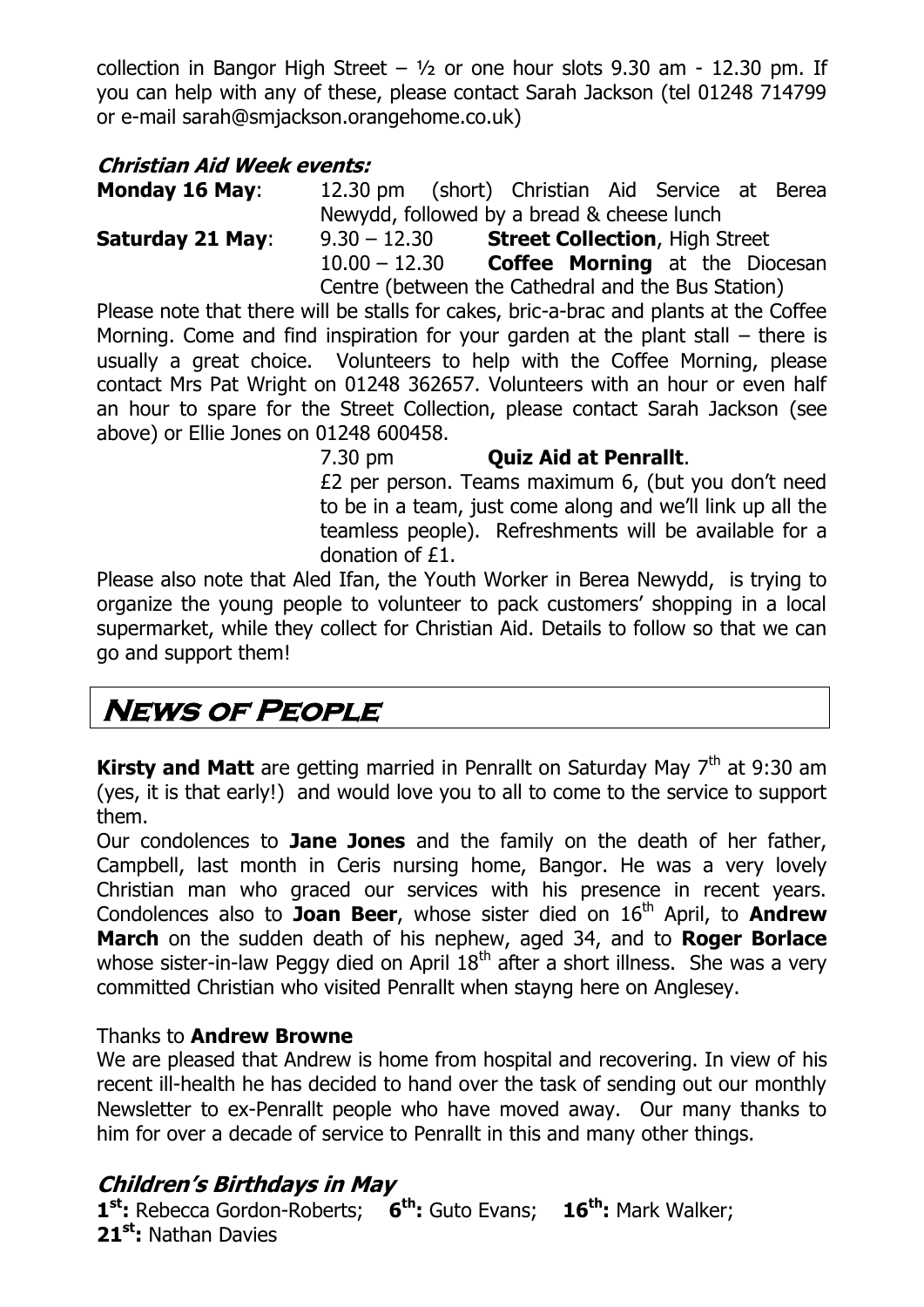### **Weekdays**

**Please check with the contact people when there are meetings this month.**  HG = Home Group

| <b>Day</b> | <b>Time</b>        | <b>Details</b>         | <b>Contacts</b>                                        |
|------------|--------------------|------------------------|--------------------------------------------------------|
| <b>Tue</b> | 8.00pm             | HG, Nilgiri            | Joan Beer (353874)                                     |
| <b>Tue</b> | 7.30pm             | HG, Farrar Road        | Magnus Forrester-Barker (371366)                       |
| <b>Wed</b> | 10.30am            | Men's Prayer Meeting   | Peter Cousins (353878)                                 |
| Wed        | 2.00 <sub>pm</sub> | Carers' Home Group     | Carol Morris (716953)                                  |
| Wed        | 7.30pm             | HG, The Nomads         | Jess & Seamus Adams (421185)<br>Susan Cousins (353878) |
| <b>Wed</b> | 8.00pm             | HG, Grŵp Cymraeg       | Owen & Nia Lloyd Evans (352634)                        |
| <b>Thu</b> | 10.30am<br>- noon  | HG, 76, Ffordd Cynan   | Jenny Powley (364292)                                  |
| <b>Thu</b> | 10.30am            | Post-Alpha Bible Study | Sue & Lawrence Moss (713793)                           |
| <b>Thu</b> | 7.30pm             | HG, Llanfairpwll       | Sue & Lawrence Moss (713793)                           |
| <b>Thu</b> | 7.30pm             | HG, Bangor             | Ciara Ní Bhrolcháin (07900<br>220496)                  |
| <b>Thu</b> | 7.30pm             | HG, A-Team             | Freya Bushill (07792 080766)                           |
| <b>Thu</b> | 7.45pm             | HG, Lon-y-Deri         | Gill Goodman (355256)<br>Billy Elliott (372568)        |
| Fri        | 10.30am<br>- noon  | <b>Cheeky Monkeys</b>  | Joan Rymer (713003)                                    |
| <b>Sat</b> | 8.30am             | <b>Prayer Meeting</b>  |                                                        |

### **Noticeboard**

#### **Missions Co-ordinator**

Support of our link missionaries is a vital part of Penrallt's ministry, taking attention away from ourselves and focusing us on the wider world. We are blessed with an outstanding group of missionaries on four continents whom we are privileged to serve and support. To ensure that this support does not concentrate on money, but, rather, centres on prayer and personal contact, we have a Missions Group. This is a group which is open to anyone and meets three or four times a year for prayer. The group has coordinator.

We are looking for someone to take over the post of Missions Group Coordinator from Marilyn Birch this summer. The Co-ordinator will be expected to:

o Arrange and lead the Missions' Group prayer meeting once a quarter.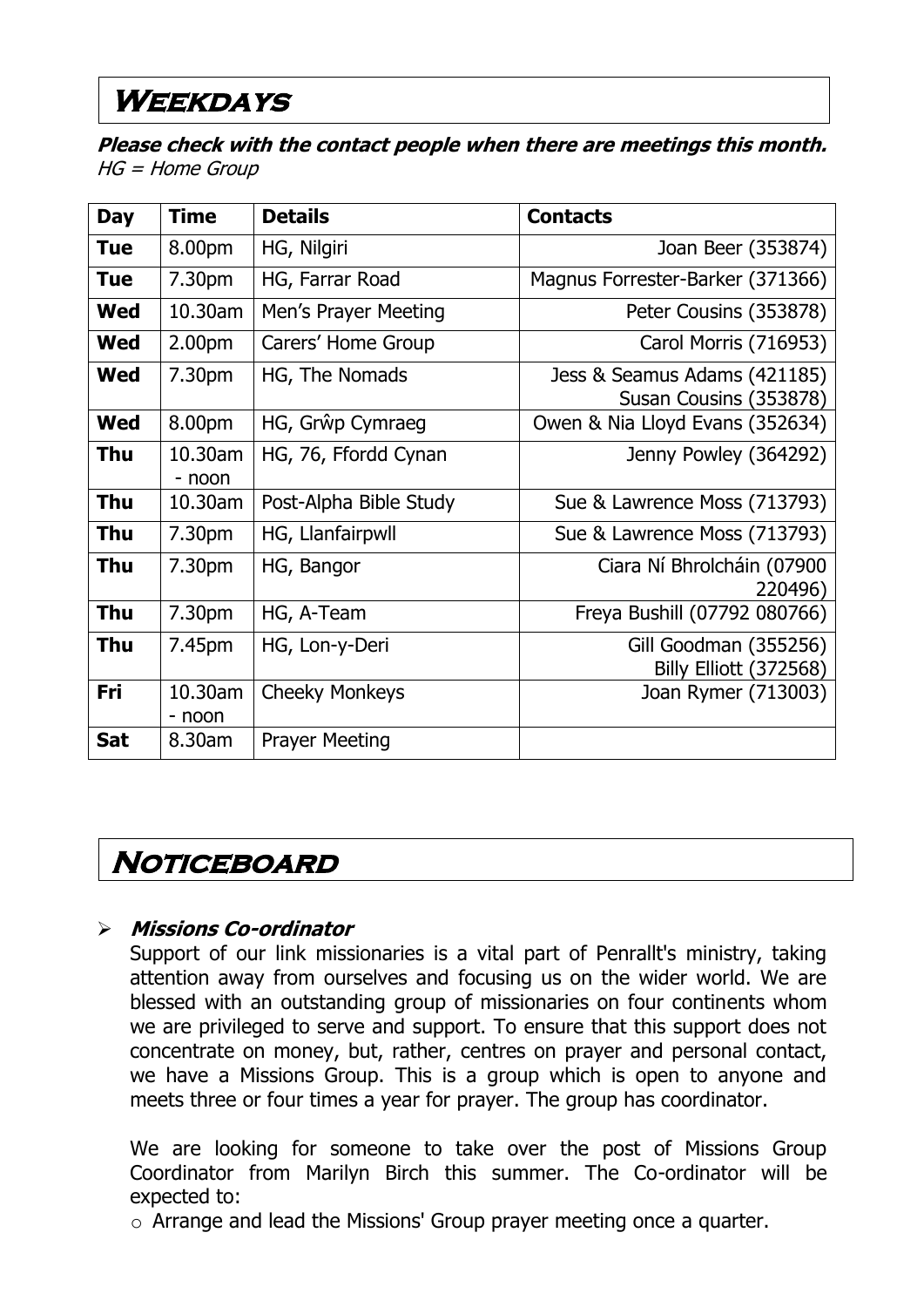- o Collect the prayer letters etc that come from our mission partners. These will be copied to you by e-mail by those in the home groups who are maintaining contact with the missionaries.
- o Look after the Missions board in the porch of the church.
- o Put regular prayer requests for missionaries onto the weekly prayer diary and occasionally arrange a "Missions' slot" in the morning service.
- o Arrange for Christmas cards from the church to be sent to our link missionaries, where appropriate.
- $\circ$  Co-ordinate the production of the 'Focus' section for the church's monthly newsletter.
- $\circ$  As part of the final Missions Group meeting of the year, the Missions budget will be agreed. You will liaise with the Treasurer to ensure the money is distributed to the mission organisations supported financially by Penrallt (most of this is carried forward automatically from one year to the next).

The lead deacon for this area is currently Sarah Jackson, who will be pleased to answer any questions you may have.

#### **Charity Concert Friday 13 May 7.30pm** Cantabile Ladies" Choir will be giving a concert at Penrallt in aid of two charities: SmileTrain (an international charity which provides surgery on cleft lips and palates on children in need) and Cancer Research UK. They will be singing Pergolesi's *Stabat Mater* and Haydn's *Little Organ Mass*, and the soloist will be Jenny Pearson. The Handbell Ringers will also take part. Admission is £5 (£3 concessions). You can pay at the door, or get tickets from Gwyneth Brindley, Denise Mills or Sue Evans.

#### **Prayer for Prodigals Saturday 14 May 11am-4pm** All ladies are invited to a mini-retreat entitled **'The Father's Heart'** on Saturday 14th May from 11am to 4pm.

The day will be an opportunity to take time out of our busy lives to draw near to God our Father, to seek His heart and listen to His voice. There will be time to share together in worship and fellowship, but the afternoon will be set aside for personal meditation - through creative prayer involving writing, painting, pottery, gardening (!) or simply being.

Lunch will be provided and donations will be welcomed on the day to cover costs. If you are interested, or want more details, please see Nancy Brook

#### **Clothes Swap Saturday 14 May 2.00pm**

Ladies - does your wardrobe need a spring-clean? Are you bored with some of your outfits and would like something different to wear? Then come along to the Canolfan on Saturday 14 May at 2pm with some good quality items to swap. Refreshments will be available; donations of cakes would be appreciated. Cash donations will be collected for Bangor Women's Aid and used to support their work with children affected by domestic violence. For further information or to offer help/cakes to sell, please contact Jane Hodgson on 07900 570317 or [janephodgson@hotmail.co.uk](mailto:janephodgson@hotmail.co.uk)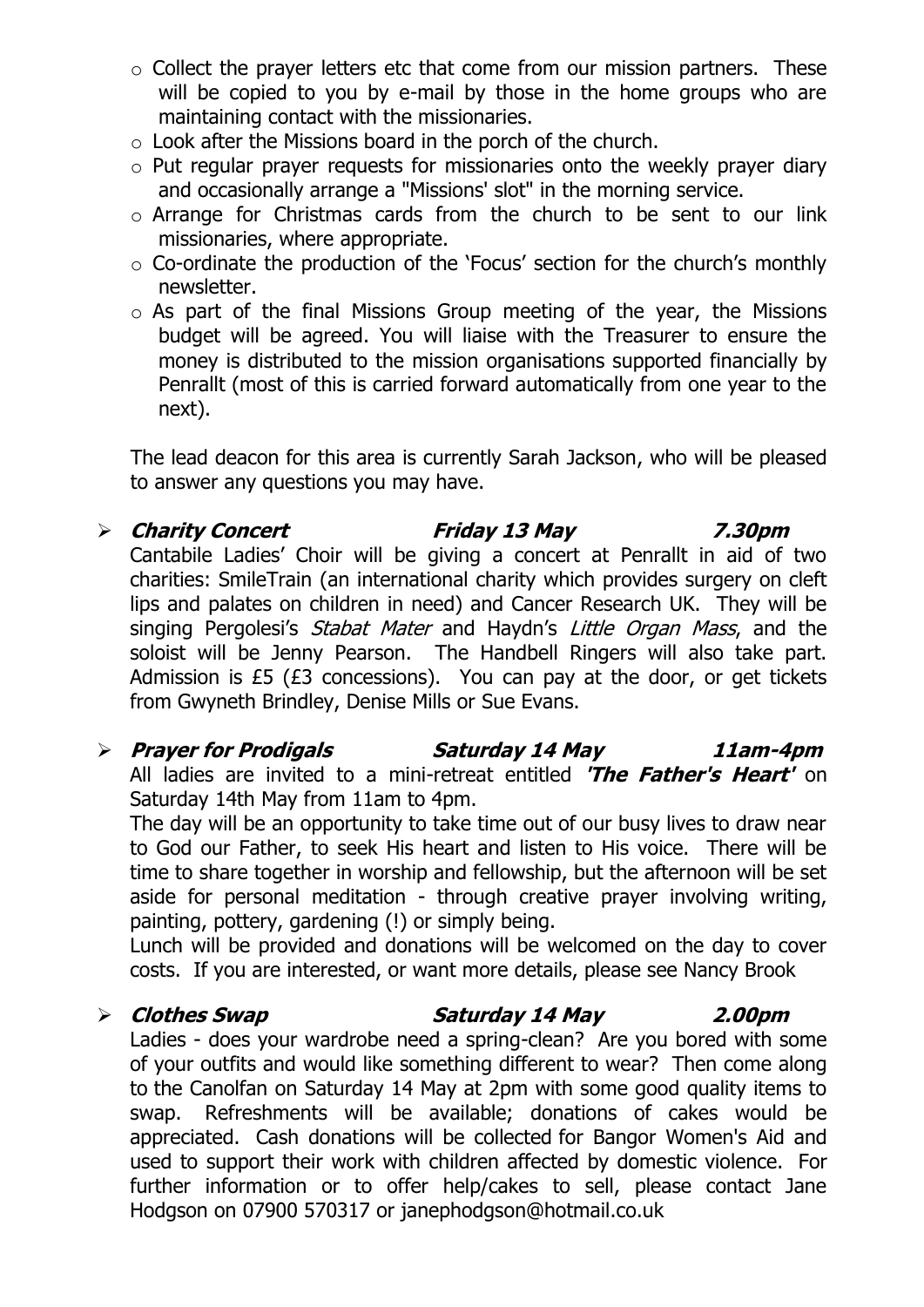#### **Walking Group Tuesday 17 May 10.30am**

Meet in Brynrefail village at the Caban car park. From the village the walk follows a footpath up over the hill into Padarn Country Park. The path follows above the lake railway to the old slate quarrymen's hospital (now a museum with picnic tables outside, giving a glorious view across to Snowdon). The walk continues down to the lake railway and then across fields to Llanberis following the lake back to Brynrefail. Walk is approximately 5 miles with one stile and some uphill sections but an easy walk back along the lake. Choice of cafés for afternoon tea! Geoff and Marilyn Birch are leading the walk so if there are any queries please telephone 01286 870944 or e-mail [gmbirch@ceris.org.uk](mailto:gmbirch@ceris.org.uk)

#### **Homeless in Bangor**

We do not recommend giving money to the homeless. Instead, £5 in one of the brown envelopes from the table in the porch of the church (placed in the offering) will buy a hot meal for them through the St. Mary"s Hostel scheme. So far Penrallt has contributed £2342 to the fund.

#### **The Prayer Room**…

…is open before and after the service for quiet prayer. Penrallt is a place of prayer, so make use of this sacred space.

#### **Pray for Penrallt Every Day**

Sign up to receive our prayer diary by e-mail every Monday morning by sending your request to: [office@penrallt.org.](mailto:office@penrallt.org)

If you have some subject for prayer, either send it in by e-mail, or fill in one of the pink cards, which are available in the porch, and place it in the visitors" cards box or give it to Peter or Magnus.

#### **Pastoral Help**

If you have pastoral concerns please contact Peter or else one of the other members of the Pastoral Care team:

| Geoff Birch 01286 870944, | Joan Beer 353874,   | Eunice Smith 713296, |
|---------------------------|---------------------|----------------------|
| Judy Stammers 364394,     | Geoff Moore 410582, | Jenny Powley 364292  |

**Deadline for next month's newsletter** Sunday 22 May

Please send information to Gwyneth [\(gwyneth@brindley-wales.com](mailto:gwyneth@brindley-wales.com) or 352682)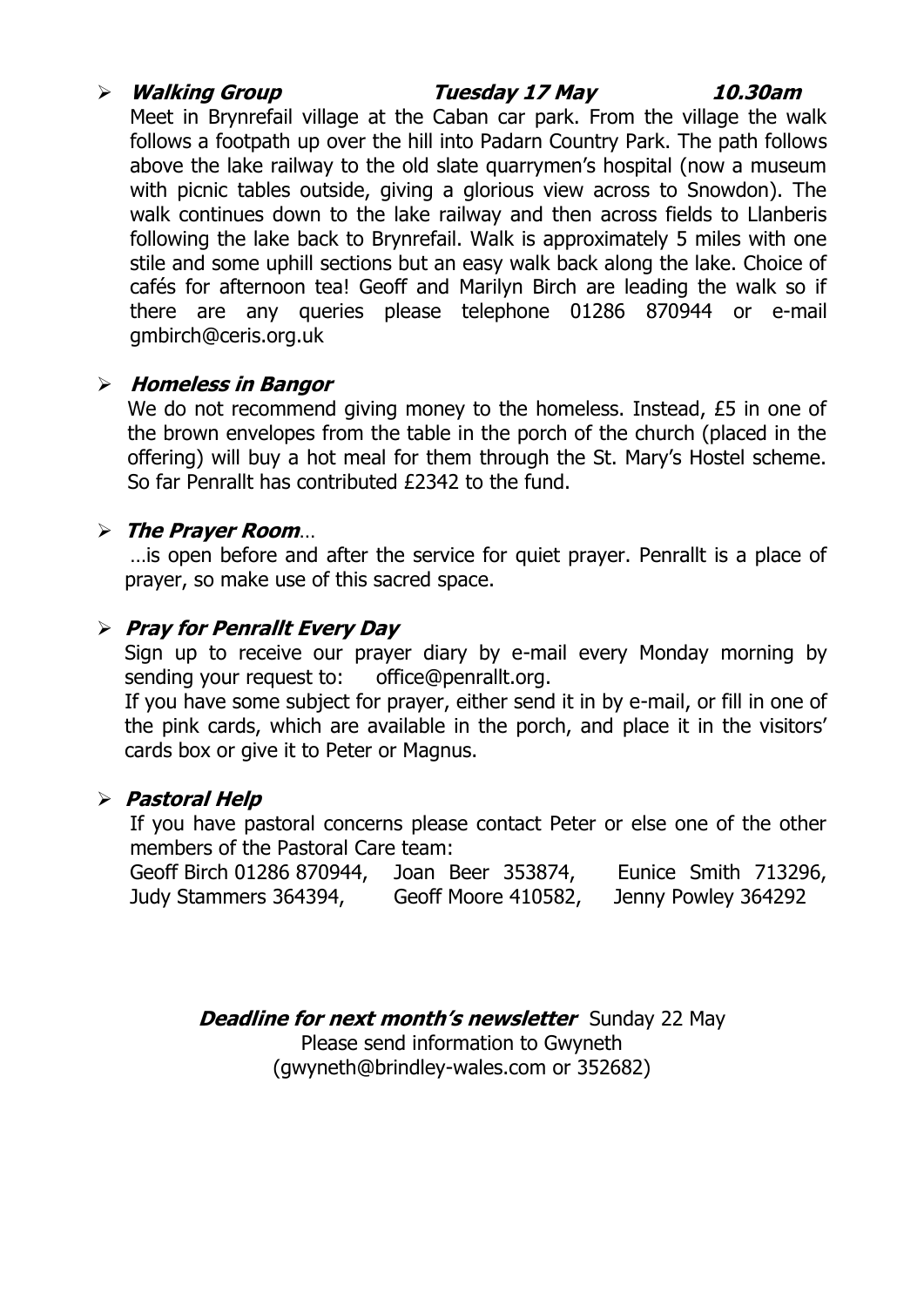### **Focus on… Operation Mobilisation Ireland**

#### **Ó Brolcháin Fact File! Name: Colm and Catherine Ó Brolcháin Knockcroghery, Roscommon, Ireland**

#### **Serving with Operation Mobilisation Ireland since 2008.**

Many people still remember our family as we worshiped with you in Penrallt from

1991 to 2000. But here is an over-view for those who want to know more about the new Mission partners you are supporting!!

We are an Irish family and some will know our daughter Ciara who is with you in Penrallt; she is studying in Bangor University. We also have Sinéad sitting her final school exams this year and our son Ruairí who is in his second year of Secondary school.



The Lord has kept me and my family moving from place to place; Dublin, North Wales, Connemara and now Roscommon- 9 homes in 21 years!! My 'career' path has never seemed to run smoothly, my previous two jobs were building our family house and driving school buses.

Now amazingly, these skills can be used in the Lord's service, they are exactly what is needed to work in my present job as Caretaker/ Big Red Bus driver for Operation Mobilisation Ireland. OM Ireland is passionate about seeing lives and communities transformed in Ireland and all over the world. We inspire and equip Irish people to make a real and lasting difference through reconciliation, transformation and mobilisation.

Lacken House, our headquaters where we are based is a constant challenge, as it requires a lot of maintenance; a 10 bedroom house, offices in the large converted stable block and 4 wooden Chalets. With 14 staff there is also a fleet of vehicles to maintain not to mention 5 acres of gardens!



In supporting the evangelical work of the Irish churches I have been to different parts of the country with teams organised and trained by OM Ireland, it has been wonderful to see the Gospel shared in many, many different ways and with all ages. Venues for outreaches have included Rock concerts, Ploughing **ID** for outreacnes nave monuted is the set of the Championships, Horse fairs to mention just a few.